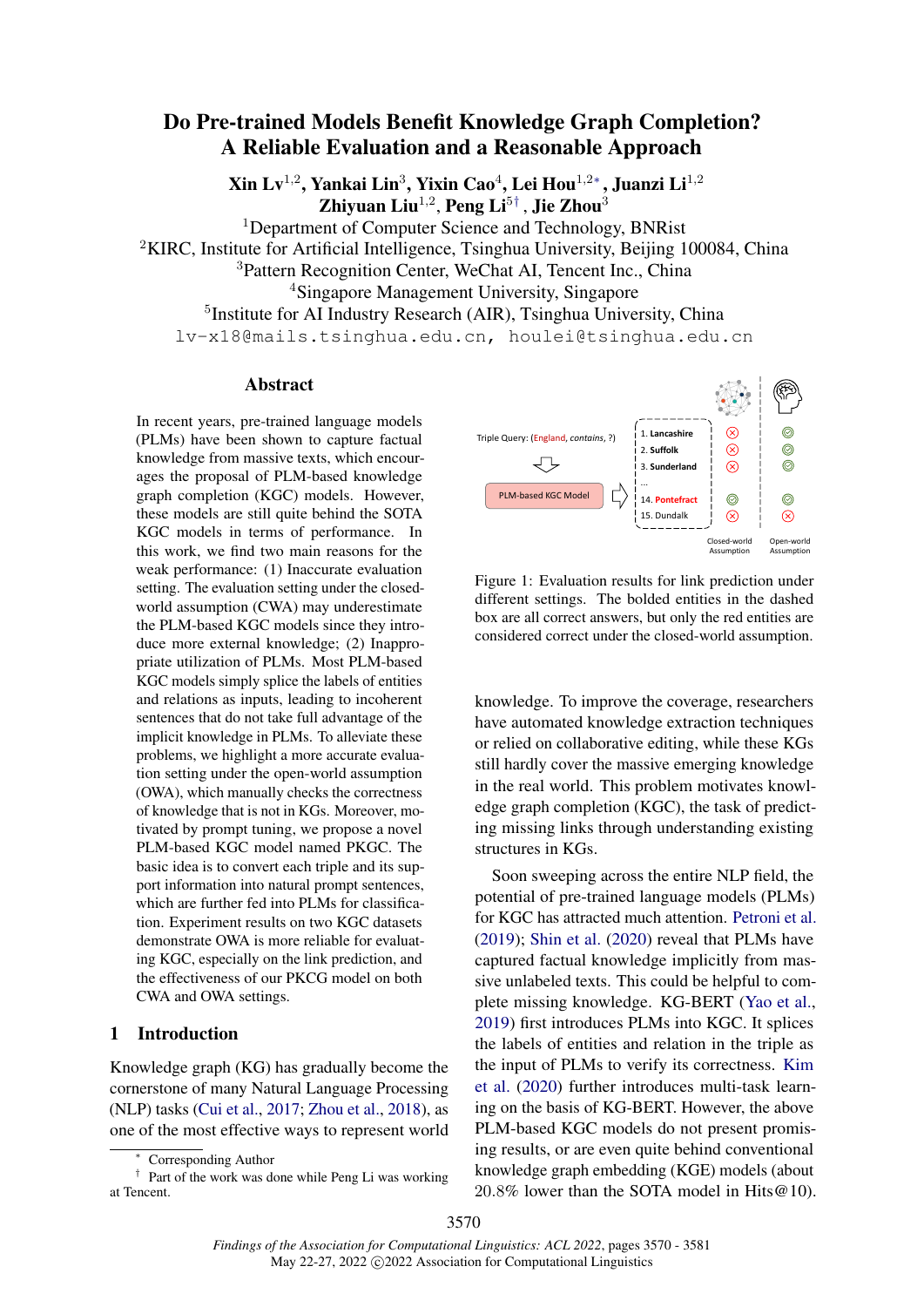This raises a question: why the learned factual knowledge in PLMs cannot be beneficial for KGC?

In this work, we find two main reasons for the weak performance of PLM-based KGC models: (1) Inaccurate evaluation setting. Most existing KGC models are evaluated under the closed-world assumption (CWA), which assumes that any knowledge unseen in given KGs is incorrect. Such a setting can benefit the automatical dataset construction without manual annotation. However, the introduction of PLMs brings in much unseen knowledge, which is considered to be incorrect under CWA, wrongly lowering the performance. As shown in Figure [1,](#page-0-1) for a triple query (England, *contains*, ?), the PLM-based KGC model gives many correct tail entities (highlight with boldface), but only *Pontefract* is considered correct under CWA since it exists in KGs. (2) Inappropriate utilization of PLMs. Existing PLM-based KGC models simply splice the labels of the entities and relations in the triples as the input of PLMs. This results in incoherent sentences, which gaps with the pretrained task and thus cannot take full advantage of the knowledge in PLMs.

To alleviate the above two problems, we propose a new benchmark setting for rectification of this line of research and a novel PLM-based model. To make the KGC evaluation more credible, we highlight a new evaluation setting based on the open-world assumption (OWA) — the knowledge not in KGs is not false, but unknown. Thus, false positives under CWA shall be removed, as long as we recognize exact true and false triples from unknown. For these unknown triples, we conduct human annotation to check if they are valid.

We further propose a novel PLM-based KGC model, PKGC, to better induce the implicit knowledge hidden in the PLM's parameters. Motivated by the prompt-based models [\(Petroni et al.,](#page-8-1) [2019;](#page-8-1) [Shin et al.,](#page-9-1) [2020\)](#page-9-1), the basic idea is to convert each triple into natural prompt sentences instead of simply splicing their labels. In specific, we manually define the prompt template for each relation type and further introduce soft prompts to better express the semantics of triples. Moreover, benefiting from prompt tuning, PKGC can flexibly consider the contexts of triples, such as definition and attributes by inserting them as the support prompt at the end of the triple prompt.

We conduct experiments on two KGC datasets sampled from Wikidata and Freebase, and reevaluate the KGE-based and PLM-based KGC models under OWA instead of CWA. According to our experimental results, we find that: (1) OWA provides a more accurate evaluation for KGC, especially for the more knowledgeable PLM-based KGC model and the more open link prediction task. (2) By converting triples and supporting information into natural prompt sentences, our PKGC model can effectively utilize the PLM's knowledge in the KGC task, and thus is less sensitive to the amount of training data. (3) The reason for the good performance of our model is not only that PLMs have seen part of relevant knowledge in massive text, but also that our model has the reasoning ability and can combine knowledge from PLMs and KGs to infer unknown knowledge.

### <span id="page-1-0"></span>2 Related Work

#### 2.1 Evaluation of KGC

Most exitsing KGC models [\(Ji et al.,](#page-8-3) [2021\)](#page-8-3) are evaluated under CWA, since the datasets can be constructed automatically. However, CWA is essentially an approximate assumption, which may bring inaccurate evaluation results.

OWA is rarely used to evaluate the performance of KGC models since it requires manual annotation for unseen triples. In recent years, there are two datasets CoDEx [\(Safavi and Koutra,](#page-9-3) [2020\)](#page-9-3) and InferWiki [\(Cao et al.,](#page-8-4) [2021\)](#page-8-4), which provide evaluation datasets for triple classification under OWA. Besides, [Safavi et al.](#page-9-4) [\(2020\)](#page-9-4) evaluat the calibration of knowledge graph embeddings under OWA. Although these works are partially performed under OWA, they only use OWA as an additional experimental setting. In this work, we first systematically compare the differences between different models and different tasks under CWA and OWA. We find that CWA cannot accurately reflect the real performance of KGC models, which is more evident for PLM-based KGC models and link prediction task.

#### 2.2 KGC Models

KGE models are the early mainstream approach for KGC. KGE models can be divided into three categories: (1) translation-based models [\(Bordes et al.,](#page-8-5) [2013;](#page-8-5) [Sun et al.,](#page-9-5) [2019\)](#page-9-5); (2) tensor-factorization based models (Balažević et al., [2019;](#page-8-6) [Nickel et al.,](#page-8-7) [2016\)](#page-8-7) and (3) non-linear models [\(Dettmers et al.,](#page-8-8) [2018;](#page-8-8) [Nguyen et al.,](#page-8-9) [2017\)](#page-8-9). In addition, there are some KGE models that further introduce additional information, such as text [\(Xie et al.,](#page-9-6) [2016;](#page-9-6) [Veira](#page-9-7)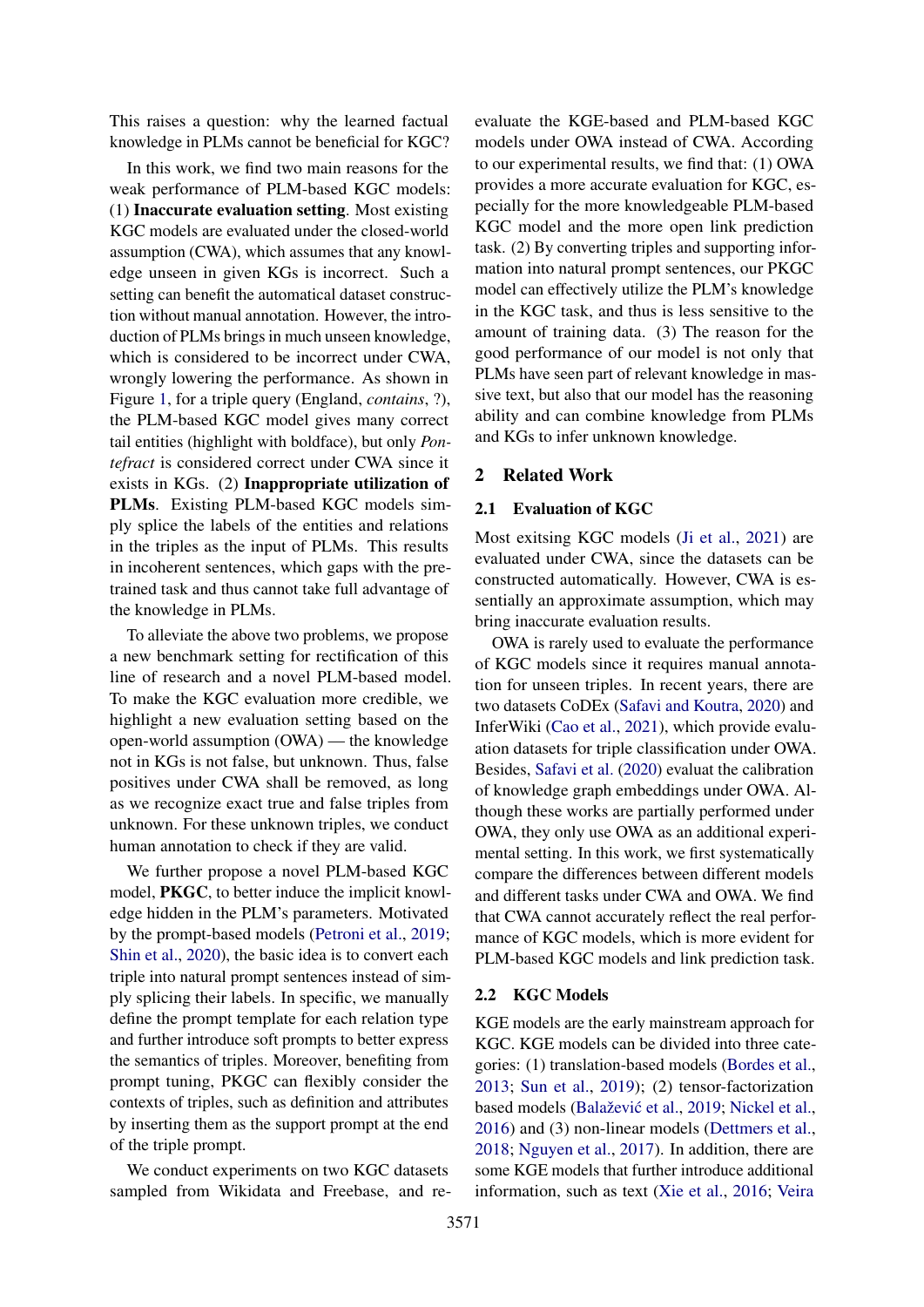[et al.,](#page-9-7) [2019\)](#page-9-7) and attributes [\(Lin et al.,](#page-8-10) [2016\)](#page-8-10).

In addition to KGE models, there are some PLMbased models that attempt to obtain knowledge from PLMs, which are detailed in the following.

PLM-based KGC models fine-tune the PLMs on the KGC task to leverage both the implicit knowledge in PLMs and the structured knowledge in KGs. KG-BERT [\(Yao et al.,](#page-9-2) [2019\)](#page-9-2) is the first model that uses PLMs to perform KGC. It simply splices the labels of entities and relations in triples as the input to PLMs. Based on KG-BERT, [Kim](#page-8-2) [et al.](#page-8-2) [\(2020\)](#page-8-2) further introduce multi-task learning, and [Talukdar et al.](#page-9-8) [\(2021\)](#page-9-8) focuses on zero-shot learning setting. Compared with our model, these model all simply splices the labels in triples, which results in incoherent sentences and cannot fully exploit the implicit knowledge in PLMs.

Prompt-based knowledge probing models aims at probing how much knowledge the PLM contains. Therefore, they do not fine-tune the PLM on KGC tasks. LAMA [\(Petroni et al.,](#page-8-1) [2019\)](#page-8-1) is the first prompt-based knowledge probing work, which converts a triple query into sentences with [MASK] and uses the output of [MASK] as the predicted entity. Based on LAMA, there are some models [\(Shin et al.,](#page-9-1) [2020;](#page-9-1) [Zhong et al.,](#page-9-9) [2021;](#page-9-9) [Liu](#page-8-11) [et al.,](#page-8-11) [2021\)](#page-8-11) improved from automatic template generation and adding soft prompts. These models focus on probing and do not use the knowledge already in KGs. In addition, most of them can only predict entities with a single token, so these models cannot be realistically used for KGC yet.

# 3 Preliminary

Knowledge graph is a network composed of entities and relations. It can be defined as  $\mathcal{KG} =$  $\{\mathcal{E}, \mathcal{R}, \mathcal{T}\}\$ , where  $\mathcal E$  is the set of entities and  $\mathcal R$  is the set of relations.  $\mathcal{T} = \{(h, r, t)\} \subseteq \mathcal{E} \times \mathcal{R} \times \mathcal{E}$ is the triple set, where  $h$  and  $t$  are the head and tail entities, and  $r$  is the relation between them.

Knowledge graph completion task aims at completing missing triples  $(h, r, t) \notin \mathcal{T}$  for the knowledge graph. There are two main methods to do this task, namely link prediction and triple classification, where the former mainly predicts missing entities for triple queries  $(h, r, ?)$  or  $(?, r, t)$ , and the latter aims to determine whether a given triple  $(h, r, t)$  is correct or not.

Closed-world assumption (CWA) believes that the triples that do not appear in a given knowledge graph are wrong. This means that if the dataset consists of training/validation/test set, and the model is tested on the test set, only the triples that have appeared in the entire dataset are considered to be correct. We can easily evaluate the performance of models without annotation under CWA. However, CWA is essentially an approximation and cannot guarantee the accuracy of the evaluation results.

Open-world assumption (OWA) believes that the triples contained in the knowledge graph are not complete. Therefore, the evaluation under the open-world assumption is more accurate and closer to the real scenario, but requires additional human annotations to carefully verify whether the completed triples that are not in the knowledge graph are correct or not.

# 4 Methodology

# 4.1 Framework

In this paper, we propose a novel PLM-based KGC model named PKGC, which can leverage the implicit knowledge in PLMs and the structured knowledge in KGs to infer new knowledge.

Specifically, on the one hand, we convert a triple into prompt sentences to use the knowledge in PLMs. As shown in Figure [2,](#page-3-0) given a triple, our model transforms it into triple prompts  $P<sup>T</sup>$  and support prompts  $P^S$ , which are jointly fed into a pre-trained language model. Formally, the final input texts  $T$  to the PLM can be defined as  $T = [CLS] P<sup>T</sup> P<sup>S</sup> [SEP]$  and the output of [CLS] in the language model is used to predict the label of the given triple. On the other hand, we feed positive/negative triples to our model for triple classification and use cross-entropy loss for training. In this way, our model can exploit the structural information in KGs.

In the following sections, we will introduce the design strategy of triple prompts(Section [4.2\)](#page-2-0) and the production method of support prompts (Section [4.3\)](#page-3-1) in detail. In addition, we will also explain the training method of our model in Section [4.4.](#page-4-0)

#### <span id="page-2-0"></span>4.2 Triple Prompts

To better exploit the implicit knowledge in PLMs, we transformed each triple into triple prompts. Motivated by LAMA [\(Petroni et al.,](#page-8-1) [2019\)](#page-8-1), for every relation  $r \in \mathcal{R}$ , we manually design a hard template for the relation to represent the semantics of the associated triples. For example, in Figure [2,](#page-3-0) the hard template for relation *member of sports team* is "[X] plays for  $[Y]$ .". By replacing  $[X]$  and  $[Y]$  with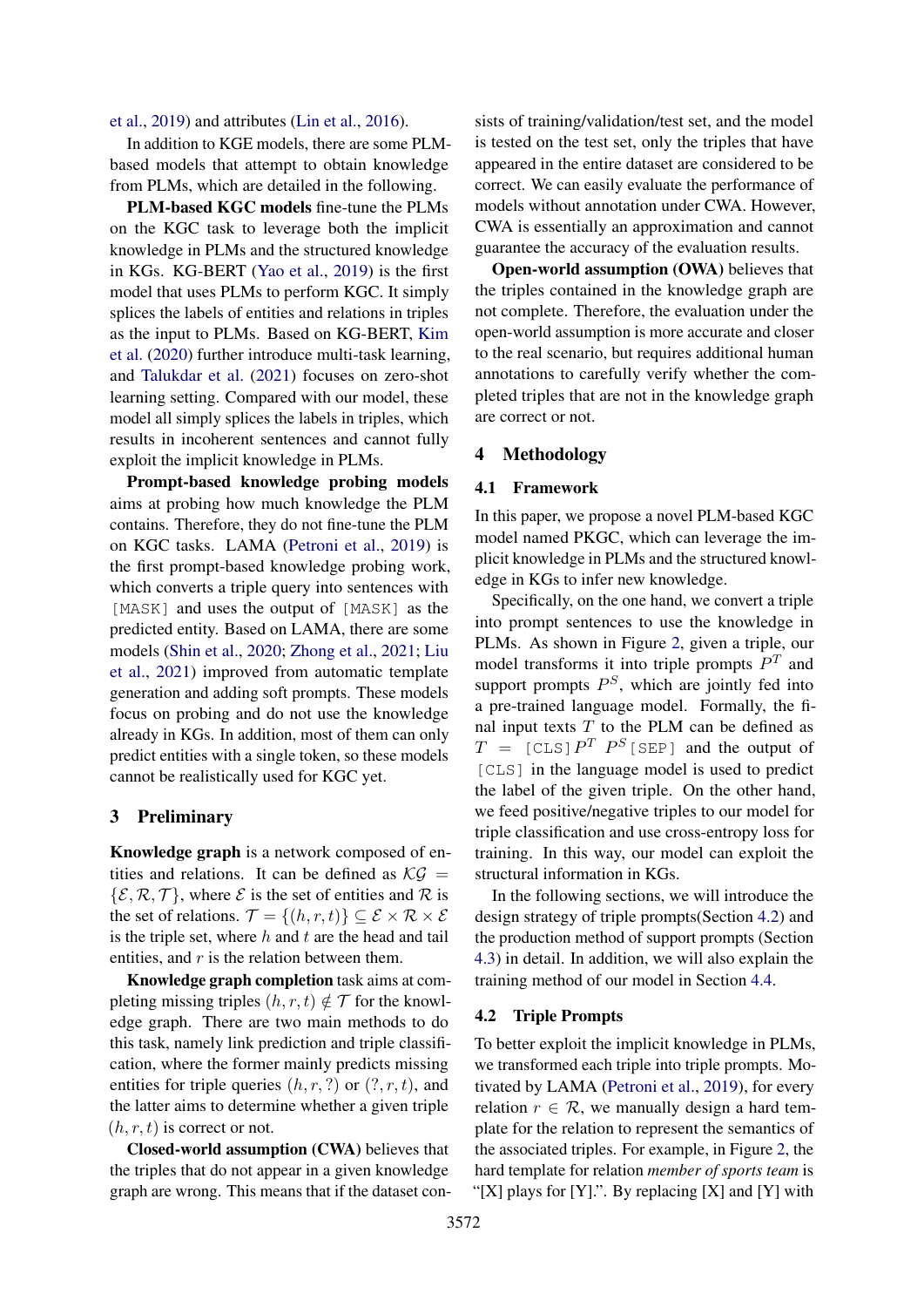<span id="page-3-0"></span>

Figure 2: Illustration of our PKGC model for triple classification. Triples are transformed into triple prompts (left part) and support prompts (right part) to do the classification using PLMs.

the labels of the head and tail entities, we can obtain the preliminary triple prompts  $P_p^T$ . In Figure [2,](#page-3-0)  $P_p^T$  is "Lebron James plays for Lakers.".

To make triple prompts more expressive, inspired by [Han et al.](#page-8-12) [\(2021\)](#page-8-12), we also add some soft prompts to  $P_p^T$  to form the final triple prompts  $P<sup>T</sup>$ . Formally, we have a vector lookup table  $\mathbf{P} \in \mathbb{R}^{|\mathcal{R}| \times n \times d}$  for soft prompts, where *n* is the total number of soft prompts contained in the triple prompts for one triple, and  $d$  is the dimension of the word vector corresponding to the language model. As shown in Figure [3,](#page-3-2) the template and entity label split the triple prompts into six positions and we can insert soft prompts in them respectively. The number of soft prompts at each position is  $n_1, n_2, \cdots n_6$ . In our model, we have  $n = \sum_{i=1}^{6} n_i$ . For the k-th soft prompt  $[SP]_k$  in the triple prompts, when it is input to the language model, the corresponding word vector will be replaced with a vector from **P**, i.e.,  $\mathbf{p}_r^k = \mathbf{P}_{[idx(r),k]} \in \mathbb{R}^d$ , where  $idx(r)$  is the ranking index of relation r. In other words,  $\mathbf{p}_r^k$  is the k-th vector corresponding to the relation  $r$  in  $\bf{P}$ . As the training progresses, the vector lookup table P will be updated so that it can better represent the semantics of the corresponding triples together with the hard templates.

## <span id="page-3-1"></span>4.3 Support Prompts

In addition to the triple information in the knowledge graph itself, there are many support information that can help knowledge graph completion,

<span id="page-3-2"></span>

Figure 3: Illustration of inserting soft prompts into triple prompts. The "Template" in the sentence represents the words in the hard template. We can insert several soft prompts in six positions (underlined) at most, and the sum of the numbers of these soft prompts is  $n$ .

such as definition and attribute. In previous knowledge graph embedding models [\(Veira et al.,](#page-9-7) [2019;](#page-9-7) [Lin et al.,](#page-8-10) [2016\)](#page-8-10), it is usually necessary to change the model structure to introduce specific types of additional information, which will bring a lot of additional overhead and is not conducive to the unification of multiple types of support information.

Due to the generality of the language, it is easy to introduce various support information in our model without changing the model structure. As shown in Table [1,](#page-4-1) we define templates to convert support information into the corresponding sentences. For a triple  $(h, r, t)$ , there may be more than one corresponding attribute. In order to avoid too complex models, in this work, we use a random strategy to select attributes, i.e., randomly selecting an attribute for each entity in a triple.

It is worth noting that our model does not require all support information to be present. If it does not exist, just do not add the corresponding information. In addition, our model can also support more other types of support information well, just by manually defining the corresponding templates as in Table [1.](#page-4-1)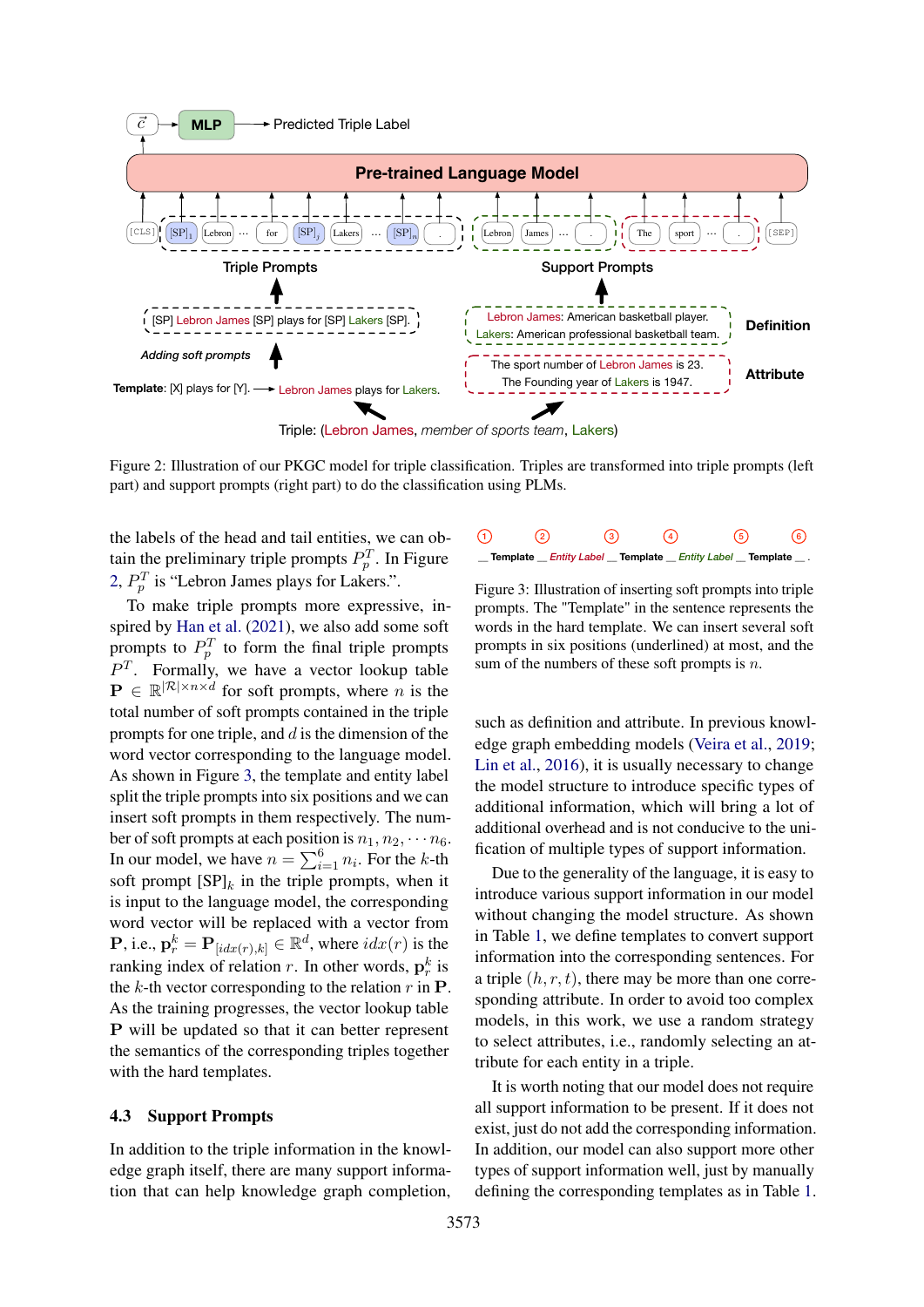<span id="page-4-1"></span>

| Type       | Template                                         |
|------------|--------------------------------------------------|
| Definition | "[ <i>Entity</i> ]: [ <i>Definition Text</i> ]." |
| Attribute  | "The [Attribute] of [Entity] is [Value]."        |

Table 1: Templates for support information, where [*Entity*], [*Attribute*], [*Value*] denote the label of entity, attribute and value respectively. [*Definition Text*] is the text corresponding to the entity definition.

# <span id="page-4-0"></span>4.4 Training

Our model is trained on the triple set  $\mathcal{D} = \mathcal{T} \cup \mathcal{T}^$ as triple classification. Specifically,  $\mathcal{T}^-$  consists of two types of negative triples: (1) random negative triples  $\mathcal{T}_{\text{RAN}}^-$ , which is generated by randomly replacing the head or tail entities of the triple in  $T$ with other entity in  $\mathcal E$ . Random negative examples are simple, but can cover most entities. (2) KGEbased negative triples  $\mathcal{T}_{KGE}^-$ , which is generated by replacing the head or tail entity with another entity that the KGE model considers to have a high probability of holding. KGE negative triples are more difficult. In our model, there is a hyperparameter  $\alpha$  to control the ratio of  $\mathcal{T}_{\text{RAN}}^-$  and  $\mathcal{T}_{\text{KGE}}^-$ , i.e.,  $\frac{|\mathcal{T}_{\text{RAN}}^{-}|}{|\mathcal{T}_{\text{max}}^{-}|}$  $\frac{|\mathcal{T}_{\text{RAN}}|}{|\mathcal{T}_{\text{IGE}}|} = \frac{\alpha}{1-\alpha}$ . Besides, we also have a hyperparameter  $K$  to control the ratio of positive and negative triples, i.e.,  $|\mathcal{T}| = K \cdot |\mathcal{T}^{-}|$ . Given a triple  $\tau = (h, r, t)$ , the classification score for the triple can be defined as:

$$
\mathbf{s}_{\tau} = \text{Softmax}(\mathbf{W}\mathbf{c}),\tag{1}
$$

where  $c \in \mathbb{R}^d$  is the output vector of the input token [CLS],  $\mathbf{W} \in \mathbb{R}^{2 \times d}$  is a linear neural network. We define the following cross-entropy loss for optimization:

$$
\mathcal{L} = -\sum_{\tau \in \mathcal{T} \cup \mathcal{T}^-} (y_\tau \log(\mathbf{s}^1_\tau) + (1 - y_\tau) \frac{\log(\mathbf{s}^0_\tau)}{K}), \quad (2)
$$

where  $y_{\tau} \in \{0,1\}$  is the label for triple  $\tau$  and  $\mathbf{s}_{\tau}^0, \mathbf{s}_{\tau}^1 \in [0, 1]$  are the value of the first two dimensions of  $s_{\tau}$ .

### 5 Experiments

In experiments, we give the results of models under CWA and OWA. Specifically, the results under CWA are for reference, and the results under OWA can better reflect the real performance of the model.

#### <span id="page-4-2"></span>5.1 Evaluation Protocol

**Link Prediction** Given a positive triple  $(h, r, t)$ in the test set, we convert it into a triple query

<span id="page-4-3"></span>

| <b>Dataset</b> | $ \mathcal{E} $ | $ \mathcal{R} $ | # Train | # Valid                          | # Test |
|----------------|-----------------|-----------------|---------|----------------------------------|--------|
| Wiki27K        | 27.122          | 62              |         | 74,793 20,242/1,994 20,244/1,994 |        |
| FB15K-237-N    | 13.104          | 93.             | 87.282  | 14.082/2.046 16.452/2.048        |        |
| FB15K-237-NH   | 13.104          | 93              | 87.282  | 14,082/1,006 16,452/1,004        |        |

Table 2: Statistics of the datasets we use, where # Train , # Valid and # Test denote the number of triples in the training, validation and test sets, respectively. For the right two columns, the front and back of the slash represent the number of triples used for evaluation under CWA and OWA, respectively.

 $(h, r, ?)$  or  $(?, r, t)$ . The link prediction task requires the model to give a descending order of the probability that each entity is the missing entity. Following previous work [\(Dettmers et al.,](#page-8-8) [2018\)](#page-8-8), we use two evaluation metrics, i.e., MRR and Hits@N. However, these two metrics are not applicable in link prediction under OWA since we cannot get the true label of all possible triples by manual annotation. For example, given a mediumsized dataset with 10,000 entities and 10,000 triples in the test set, we need to know the true labels of at most 200 million ( $2 \times 10,000 \times 10,000$ ) triples, which is not possible to get by annotation. Therefore, we use an alternative evaluation. Specifically, we sample triples from test set and fill the missing entity with the top-1 predicted entity. Then, we manually annotate the correct ratio of these triples. This evaluation metric is denoted as  $CR@1$ .

Triple Classification Triple classification task aims to judge whether a given triple is correct or not. This is essentially a binary classification task, so we use Accuracy and F1 as the evaluation metrics. In contrast to link prediction, triple classification task enables a low-cost evaluation of the model's performance under OWA, because we only need to ensure a small number of (consistent with the number of positive triples in the test set) negative triples that are really wrong through annotation.

#### 5.2 Datasets

We use two main datasets sampled from Wikidata and Freebase in our experiments.

As we introduce in Section [2,](#page-1-0) CoDEx and InferWiki provide evaluation datasets for triple classification under OWA. However, they have some problems that do not apply to our task. For example, the distribution of relations for the negative triples of CoDEx differs significantly from the training set, which violates the assumption of consistent distribution. InferWiki is mainly concerned with the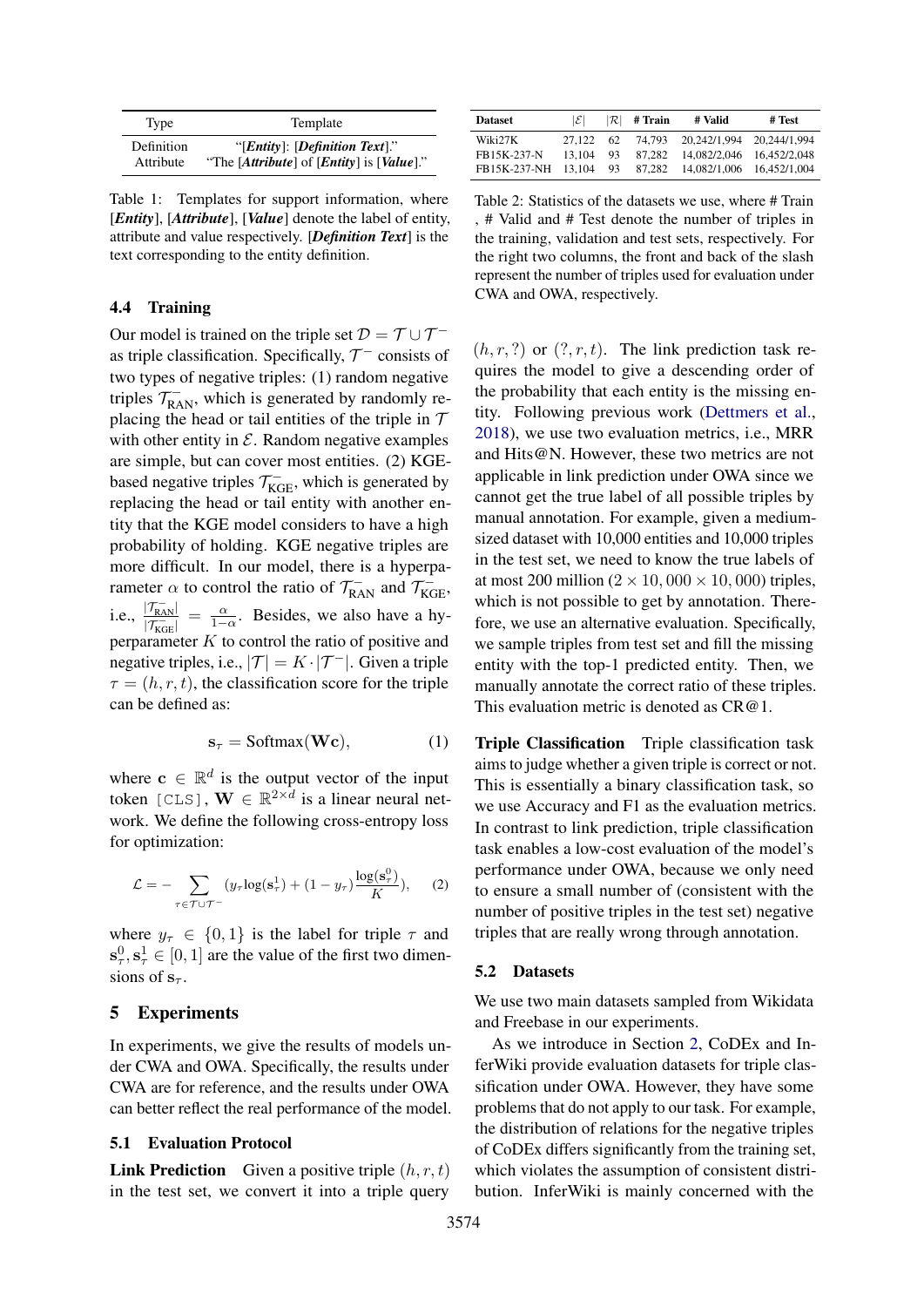<span id="page-5-1"></span>

|        | Model                           |            | Wiki27K    |      |                |      | FB15K-237-N |      |      |      |      |
|--------|---------------------------------|------------|------------|------|----------------|------|-------------|------|------|------|------|
|        |                                 | <b>MRR</b> | $\omega$ 1 | @3   | $\omega$<br>10 | CR@1 | <b>MRR</b>  | @1   | @3   | @10  | CR@1 |
|        | TransE (Bordes et al., 2013)    | 15.5       | 3.2        | 22.8 | 37.8           | 16.0 | 25.5        | 15.2 | 30.1 | 45.9 | 42.0 |
| Models | TransC (Lv et al., $2018$ )     | 17.5       | 12.4       | 21.5 | 33.9           | 20.0 | 23.3        | 12.9 | 29.8 | 39.5 | 44.0 |
|        | ConvE (Dettmers et al., 2018)   | 22.6       | 16.4       | 24.4 | 35.4           | 21.5 | 27.3        | 19.2 | 30.5 | 42.9 | 48.5 |
| 囯      | WWV (Veira et al., 2019)        | 19.8       | 15.7       | 23.7 | 36.5           | 22.5 | 26.9        | 13.7 | 28.7 | 44.3 | 40.5 |
|        | TuckER (Balažević et al., 2019) | 24.6       | 18.3       | 26.5 | 38.2           | 33.0 | 31.2        | 22.8 | 34.6 | 48.6 | 51.0 |
|        | RotatE (Sun et al., $2019$ )    | 21.6       | 12.3       | 25.6 | 39.4           | 30.5 | 27.9        | 17.7 | 32.0 | 48.1 | 53.0 |
|        | KG-BERT (Yao et al., 2019)      | 19.2       | 11.9       | 21.9 | 35.2           | 35.5 | 20.3        | 13.9 | 20.1 | 40.3 | 47.5 |
| -based | LP-RP-RR $(Kim et al., 2020)$   | 21.7       | 13.8       | 23.5 | 37.9           | 38.0 | 24.8        | 15.5 | 25.6 | 43.6 | 52.5 |
|        | <b>PKGC</b>                     | 25.2       | 18.9       | 28.5 | 39.0           | 44.0 | 30.7        | 23.2 | 32.8 | 47.1 | 58.5 |
| Ę      | PKGC w/ attribute               | 25.5       | 19.1       | 28.8 | 39.4           | 44.0 | 31.1        | 23.5 | 32.9 | 47.7 | 58.5 |
| ≃      | PKGC w/ definition              | 28.5       | 23.0       | 30.5 | 40.9           | 47.5 | 33.2        | 26.1 | 34.6 | 48.7 | 62.5 |

Table 3: Link prediction results on two datasets. @X denotes Hits@X. CR@1 is the evaluation metric for OWA in Section [5.1.](#page-4-2) All metrics are multiplied by 100. The best score is in bold.

triples that can be inferred from rules. Therefore, we construct a new dataset named Wiki27K based on Wikidata and manually annotate real negative triples. Due to space limitations, we put the detailed steps of dataset construction in Appendix [A.](#page-10-0)

As reported by [\(Akrami et al.,](#page-8-14) [2020\)](#page-8-14), there are many mediator (CVT) nodes in Freebase, which will bring Cartesian production relations. [\(Akrami](#page-8-14) [et al.,](#page-8-14) [2020\)](#page-8-14) confirm that the prediction tasks corresponding to these relations are not meaningful and would improperly improve the model accuracy. In order to increase the difficulty of the task and to be closer to the KGC task in real scenarios, we obtain a dataset FB15K237-N by removing the relations containing mediator nodes in FB15K-237. Besides, to make the triple classification harder, we also construct a dataset FB15K-237-NH based on FB15K-237-N by only modifying the negative triples. It is only used for triple classification. Specifically, for every positive triple  $(h, r, t)$  in validation and test set, we use TransE [\(Bordes et al.,](#page-8-5) [2013\)](#page-8-5) to do link prediction and use the highest probability non-answer entity to replace the missing entity to generate a hard negative triple. The statistics of our datasets  $<sup>1</sup>$  $<sup>1</sup>$  $<sup>1</sup>$  are listed in Table [2.](#page-4-3)</sup>

# <span id="page-5-2"></span>5.3 Experiment Setup

**Baseline Models** In experiments, we choose six KGE models as comparisons, namely TransE [\(Bor](#page-8-5)[des et al.,](#page-8-5) [2013\)](#page-8-5), ConvE [\(Dettmers et al.,](#page-8-8) [2018\)](#page-8-8), TuckER (Balažević et al., [2019\)](#page-8-6), RotatE [\(Sun et al.,](#page-9-5) [2019\)](#page-9-5), TransC [\(Lv et al.,](#page-8-13) [2018\)](#page-8-13) and WWV [\(Veira](#page-9-7) [et al.,](#page-9-7) [2019\)](#page-9-7), the last two of which use concept and definition information, respectively. In addition, we also compare with two PLM-based models KG-BERT [\(Yao et al.,](#page-9-2) [2019\)](#page-9-2) and LP-RP-RR [\(Kim](#page-8-2) [et al.,](#page-8-2) [2020\)](#page-8-2). For our model, we have a base model PKGC that does not use any support information and two variants that use two support information, definition and attribute, respectively.

Implementation Details In our implementation, we use RoBERTa-Large as the PLM. For the parameters  $n, \alpha, K$ , we choose them from {0, 1, 2, 3, 6}, {0.0, 0.3, 0.5, 0.7, 1.0} and {10, 30, 50, 100}, respectively. More parameter selections are placed in the Appendix [F.](#page-11-0) We use TuckER [\(Balaževic´](#page-8-6) [et al.,](#page-8-6) [2019\)](#page-8-6) to generate KGE negative triples for our model. The details of the manual annotation in the experiments are placed in the Appendix [E.](#page-11-1) For TransE and RotatE, we use the codes implemented by OpenKE [\(Han et al.,](#page-8-15) [2018\)](#page-8-15). For other baseline models, we use the codes released by the authors for re-implementation.

#### 5.4 Link Prediction Results

The experimental results on link prediction are shown in Table [3,](#page-5-1) where Hits@1 and CR@1 can evaluate the accuracy of the model to predict the entity with the highest probability under CWA and OWA, respectively. From the table, we can learn that most models have a large difference in performance under Hits@1 and CR@1. This performance gap is more evident in PLM-based models. For example, on Wiki27K, although KG-BERT and LP-RP-RR are lower than almost all KGE models on Hit@1, they both outperform them on CR@1. For KGE models, the performance gap cannot be ignored as well. We can see that the models do not have the same ranking of performance under CWA and OWA, which illustrates the inability of CWA to

<span id="page-5-0"></span> $1$ Our codes and datasets can be obtained from [https:](https://github.com/THU-KEG/PKGC) [//github.com/THU-KEG/PKGC](https://github.com/THU-KEG/PKGC).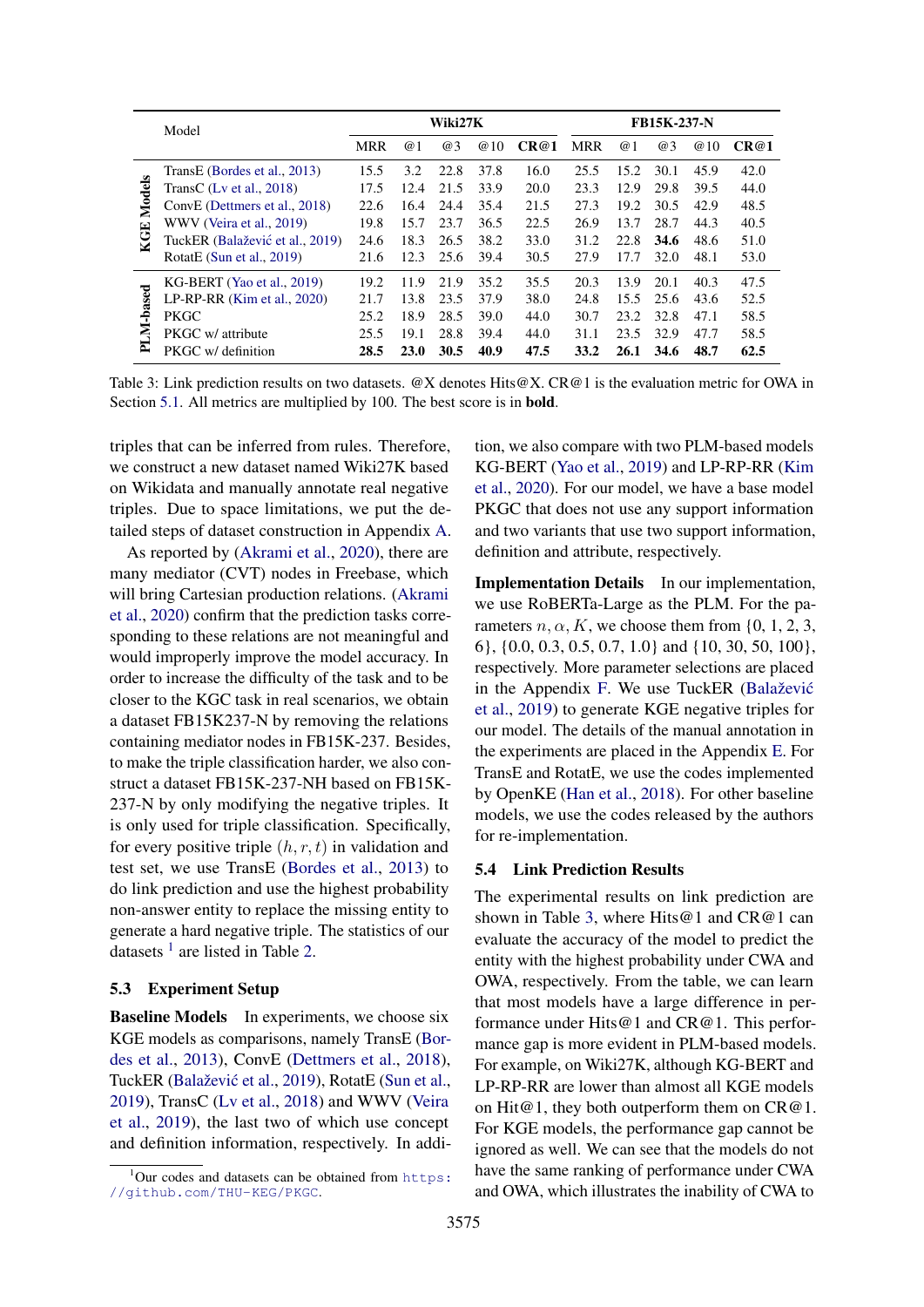<span id="page-6-0"></span>

|               | Model                           | Wiki27K   |           | <b>FB15K-237-N</b> |                | <b>FB15K-237-NH</b> |           |
|---------------|---------------------------------|-----------|-----------|--------------------|----------------|---------------------|-----------|
|               |                                 | Acc.      | F1        | Acc.               | F <sub>1</sub> | Acc.                | F1        |
|               | TransE (Bordes et al., 2013)    | 65.5/64.2 | 72.3/71.5 | 66.2/64.0          | 71.1/70.4      | 50.3/49.5           | 66.2/62.1 |
| <b>Models</b> | TransC $(Lv et al., 2018)$      | 68.7/68.4 | 71.5/71.2 | 66.4/64.6          | 71.3/70.8      | 51.2/50.4           | 67.7/64.0 |
|               | ConvE (Dettmers et al., 2018)   | 70.7/68.8 | 73.5/73.5 | 67.3/67.3          | 71.8/73.7      | 54.6/55.3           | 67.3/67.1 |
| 덕<br>ζ.       | WWV (Veira et al., 2019)        | 69.9/68.0 | 72.8/72.5 | 65.2/65.7          | 70.8/70.1      | 50.5/49.6           | 66.8/62.1 |
|               | TuckER (Balažević et al., 2019) | 70.0/69.5 | 73.1/73.8 | 68.3/71.0          | 71.9/74.3      | 54.3/55.4           | 67.4/67.3 |
|               | RotatE (Sun et al., 2019)       | 72.3/64.0 | 75.1/71.3 | 67.9/63.2          | 72.3/69.9      | 51.7/51.9           | 66.8/64.8 |
|               | $KG-BERT (Yao et al., 2019)$    | 83.7/82.4 | 84.3/83.1 | 71.8/72.7          | 72.8/73.6      | 56.4/57.6           | 63.3/63.6 |
| -based<br>Ę   | LP-RP-RR $(Kim et al., 2020)$   | 84.3/83.6 | 85.1/84.4 | 73.8/74.4          | 73.0/74.5      | 58.3/59.1           | 65.1/65.7 |
|               | <b>PKGC</b>                     | 87.0/87.8 | 87.1/88.0 | 79.6/81.4          | 79.5/81.2      | 63.8/64.8           | 68.7/68.7 |
|               | PKGC w/ attribute               | 87.6/87.8 | 87.5/87.9 | 79.5/81.2          | 79.5/81.4      | 64.1/65.0           | 68.7/69.6 |
| ≃             | PKGC w/ definition              | 90.0/90.0 | 90.1/90.2 | 82,5/84.4          | 83.0/84.7      | 65.7/66.9           | 70.5/71.3 |

Table 4: Triple classification results on three datasets. The values before and after the slash are the results under CWA and OWA, respectively. All metrics are multiplied by 100. The best score is in bold.

bring accurate evaluation results on the link prediction task. This work is only a preliminary discovery of the huge performance difference between KGC models under CWA and OWA. We think that the existing KGC models should be systematically and comprehensively re-evaluated under OWA, and we leave it for future work.

By comparing the results of our model with baseline models, we find that although our model does not have a significant performance advantage under CWA, it significantly outperforms previous models (both KEG and PLM-based models) under OWA. This suggests that the approach of converting triples into sentences in our model can make better use of the implicit knowledge in PLMs. For our model, adding support information can achieve performance improvements, of which definition brings better obvious improvement. The possible reason is that the definition is unique and does not need to be randomly selected like attributes. Therefore, it introduces less noise and is more accurate.

#### 5.5 Triple Classification Results

In Table [4,](#page-6-0) we give the experimental results of all models on the triple classification task. Specifically, we give the results under both CWA and OWA. By comparing the performance of the model under CWA and OWA side-by-side, we can find that most models have a small performance gap. This is probably explained by the small proportion of false negative triples in the triple classification task. Specifically, in triple classification, there are about 5% of false negative triples on average, and for the Hits@1 of the link prediction, there are on average more than 30% of false negative triples.

From the table, we can know that our model sig-

nificantly outperforms baseline models under both assumptions. Specifically, compared to the KGE models, both our model and other PLM-based KGC models achieve better results, which indicates that the introduction of PLMs can help the model to better determine whether the triple is correct or not. There may also be a reason that the PLM-based KGC models are trained using the classification loss and may be better suited for the triple classification task. Comparing all variants of our model, the definition brings better results, which is consistent with the performance in link prediction, and the reasons should be similar.

#### 5.6 Analysis

In order to further analyze what benefits the PLM can bring to our model and why it can bring these benefits, we conduct some triple classification experiments under OWA. Our analysis can be divided into the following three questions. Due to space limitations, we put more analysis in the Appendix. Q1: PLMs have seen many facts in the massive texts. Is it because they remember these facts to help our model achieve better results?

A1: Partially yes. It is worth noting that it is non-trivial to answer this question rigorously. Therefore, we do an approximate experiment based on distant supervision. Specifically, for a triple  $(h, r, t)$ , if h and t appear in a sentence in Wikipedia<sup>[2](#page-6-1)</sup>, we consider this sentence to imply the fact of  $(h, r, t)$ . In our experiments, for each triple  $(h, r, t)$  in the validation and test set, we count the number of sentences in Wikipedia that contain both  $h$  and  $t$ . For BERT, which is mainly pre-trained on Wikipedia texts, we can assume that the number of

<span id="page-6-1"></span><sup>2</sup><https://www.wikipedia.org/>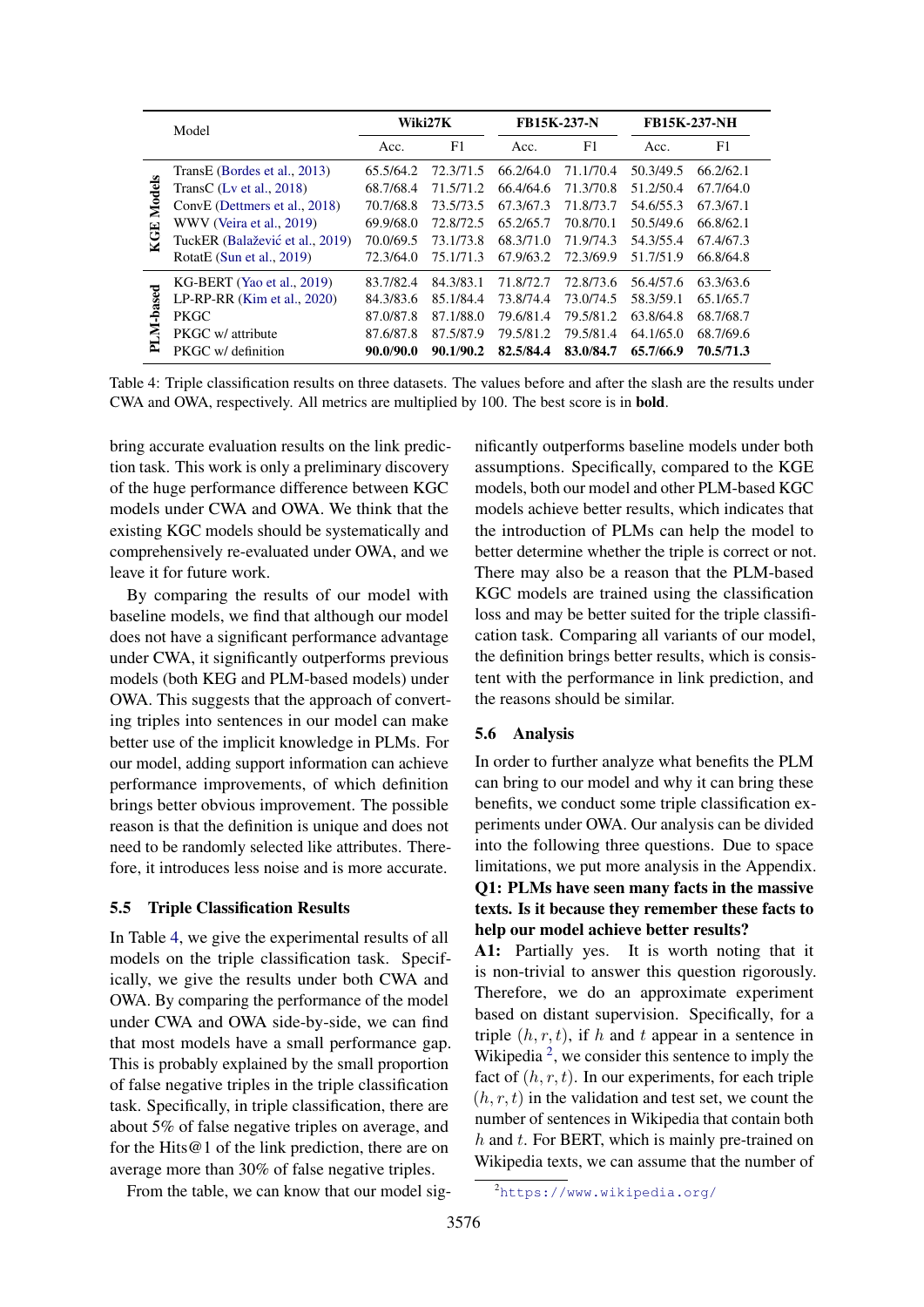<span id="page-7-0"></span>

Figure 4: The experimental results on FB15K-237-N corresponding to Q1 (left) and Q2 (right). The horizontal coordinates of the left and right figures are the number of sentences corresponding to the triples in the test set and the proportion of the training set used for training, respectively.

sentences corresponding to the triple can represent the number of times BERT has seen this fact.

In experiments, we divide the test set into several disjoint parts based on the number of sentences corresponding to each triple and obtain the performance of our model (with BERT-Large), ConvE and TuckER on them. The experimental result is shown in the left part of Figure [4.](#page-7-0) From the figure, we know that there is an increase in the performance of our model as the number of sentences corresponding to the triple grows, while ConvE and TuckER are essentially constant or slightly decreasing. This indicates that our model does perform better on the triples that PLMs have seen more times. In addition, it is worth noting that even on the test set with zero relevant sentence, our model still outperforms both KGE models, which indicates that our model also has the ability to reason and can fuse the knowledge from PLMs and KGs to infer new knowledge.

# Q2: Can the introduced PLMs make our models less sensitive to the amount of training data?

A2: Yes. Unlike KGE models that require training all entity and relation vectors from scratch, our model is based on PLMs that have been well pretrained. Therefore, we conjecture that our model is insensitive to the amount of training data. To validate it, we train models using different proportions of the training set and get the performance.

The experimental results are shown in the right part of Figure [4.](#page-7-0) From the figure, we can see that the performance of our model only decreases slightly as the amount of data used for training decreases. As a comparison, the performance of both KGE models, ConvE and TuckER, decreases significantly. This indicates that our model is less sensitive to the amount of training data compared

<span id="page-7-1"></span>

| Model                  |           |      | Wiki27K FB15K-237-N |      |  |
|------------------------|-----------|------|---------------------|------|--|
|                        | Acc. $F1$ |      | Acc.                | F1.  |  |
| PKGC (w/ BERT-base)    | 86.2      | 86.4 | - 80.9              | 80.7 |  |
| PKGC (w/ RoBERTa-base) | 85.5      |      | 85.7 77.0           | 78.5 |  |
| PKGC (w/ KEPLER)       | 85.7      | 85.9 | 77.3                | 78.8 |  |
| PKGC (w/ LUKE-base)    | 86.1      | 86.3 | 82.0                | 82.7 |  |

Table 5: Triple classification results with different pretrained language models.

to the KGE models and has the potential to be used for sparse knowledge graph completion.

# Q3: In recent years there have been some PLMs containing knowledge. Can using them give better results for our model?

A3: Partially yes. We compare the performance of our model using different PLMs. Specifically, we choose two PLMs containing knowledge, KE-PLER [\(Wang et al.,](#page-9-10) [2021\)](#page-9-10) and LUKE [\(Yamada](#page-9-11) [et al.,](#page-9-11) [2020\)](#page-9-11). KEPLER uses the RoBERTa-base architecture and jointly optimizes the knowledge embedding and language modeling objectives. LUKE continued to pre-train on the Wikipedia corpus with 200K steps based on RoBERTa. For a fair comparison, we choose the base version for every PLM.

We conduct experiments on FB15K-237-N and Wiki27K. The experimental results are shown in Table [5.](#page-7-1) As we can see from the table, compared to RoBERTa-base, LUKE-base can bring more performance gains than KEPLER. This is probably because LUKE needs to specify the label and position of the entity in the input, which makes it easier to use the entity information in the PLM. However, both LUKE-base and KEPLER perform worse than BERT-base on Wiki27K. One possible reason is that these two PLMs are trained on RoBERTa instead of BERT. And from the table, we can see that BERT-base performs better than RoBERTa-base. A similar phenomenon is reported by [Shin et al.](#page-9-1) [\(2020\)](#page-9-1). The possible reason is that BERT is mainly trained on Wikipedia corpus and contains more factual knowledge.

### 6 Conclusion and Future Work

With the rapid development of pre-trained language models, some PLM-based KGC models are proposed. However, there is still a performance gap between these models and SOTA KGE models. In this work, we find two main reasons for the weak performance: (1) Inaccurate evaluation setting. (2) Inappropriate utilization of PLMs. To alleviate these problems, we highlight a more accurate eval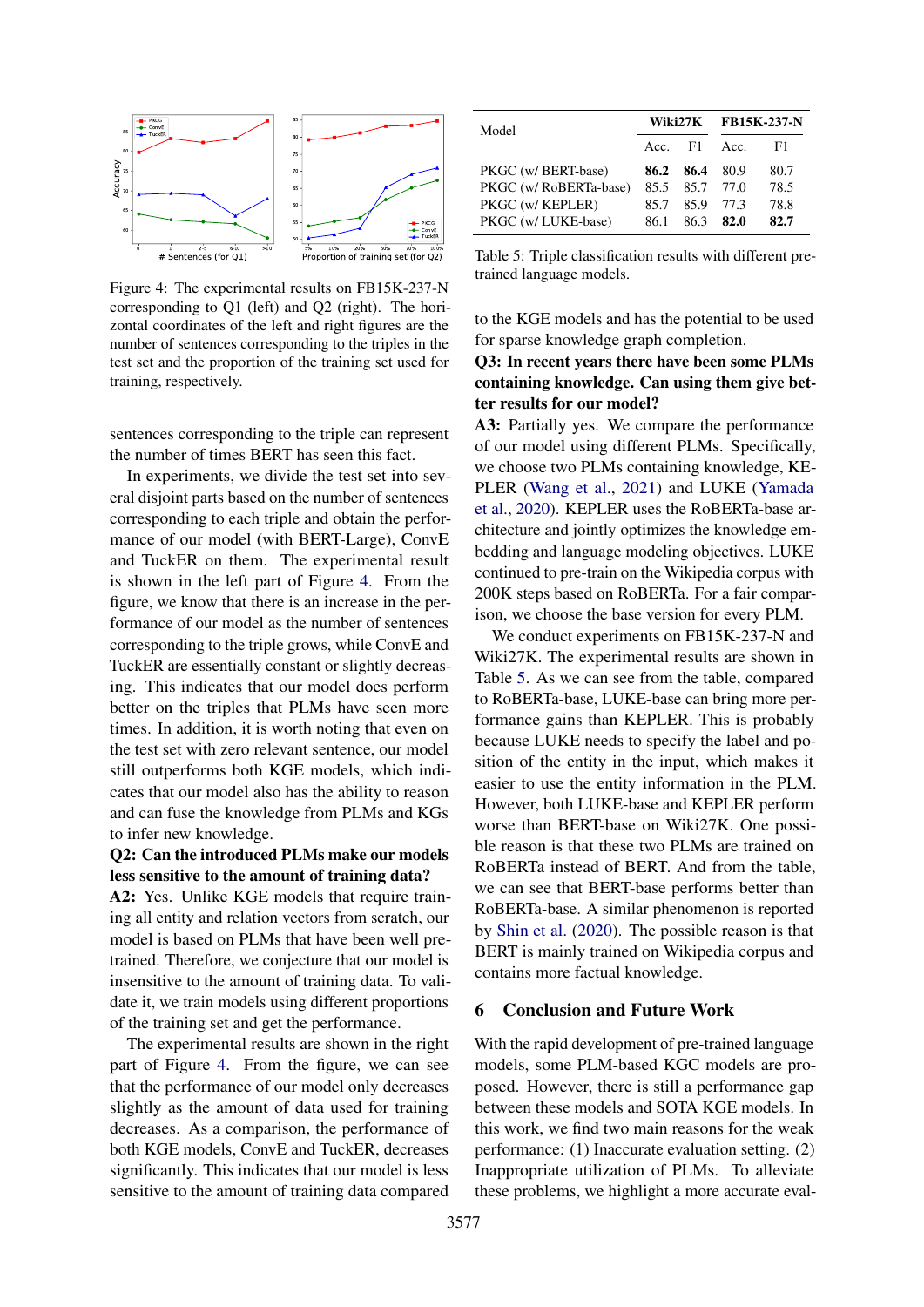uation setting OWA and propose a novel PLMbased KGC model. In our experiments, we verify that CWA cannot bring accurate evaluation results. Moreover, the experimental results show that our model can achieve better results than the previous method. In our future work, we plan to comprehensively and systematically re-evaluate the existing KGC models to reveal their real performance.

# Acknowledgments

This work is supported by the National Key Research and Development Program of China (2020AAA0106501), the grants from the Institute for Guo Qiang, Tsinghua University (2019GQB0003) and Beijing Academy of Artificial Intelligence, and the NSFC Youth Project (62006136). Xin Lv is supported by 2021 Tencent Rhino-Bird Elite Training Program. Xin Lv proposed the main idea of the paper and wrote codes. Yankai Lin and Yixin Cao participated in most of the discussions and made major revisions to the paper. Lei Hou, Juanzi Li, Zhiyuan Liu and Peng Li participated in some of the discussions and made minor revisions to the paper. Jie Zhou performed a proof reading before submission.

# References

- <span id="page-8-14"></span>Farahnaz Akrami, Mohammed Samiul Saeef, Qingheng Zhang, Wei Hu, and Chengkai Li. 2020. Realistic re-evaluation of knowledge graph completion methods: An experimental study. In *Proceedings of the 2020 ACM SIGMOD International Conference on Management of Data*, pages 1995–2010.
- <span id="page-8-6"></span>Ivana Balaževic, Carl Allen, and Timothy Hospedales. ´ 2019. Tucker: Tensor factorization for knowledge graph completion. In *Proceedings of the 2019 Conference on Empirical Methods in Natural Language Processing and the 9th International Joint Conference on Natural Language Processing (EMNLP-IJCNLP)*, pages 5185–5194.
- <span id="page-8-5"></span>Antoine Bordes, Nicolas Usunier, Alberto Garcia-Duran, Jason Weston, and Oksana Yakhnenko. 2013. Translating embeddings for modeling multirelational data. In *NeurIPS*.
- <span id="page-8-4"></span>Yixin Cao, Xiang Ji, Xin Lv, Juanzi Li, Yonggang Wen, and Hanwang Zhang. 2021. Are missing links predictable? an inferential benchmark for knowledge graph completion. In *Proceedings of the 59th Annual Meeting of the Association for Computational Linguistics and the 11th International Joint Conference on Natural Language Processing (Volume 1: Long Papers)*, pages 6855–6865.
- <span id="page-8-0"></span>Wanyun Cui, Yanghua Xiao, Haixun Wang, Yangqiu Song, Seung-won Hwang, and Wei Wang. 2017. Kbqa: learning question answering over qa corpora and knowledge bases. *Proceedings of the VLDB Endowment*, 10(5):565–576.
- <span id="page-8-8"></span>Tim Dettmers, Pasquale Minervini, Pontus Stenetorp, and Sebastian Riedel. 2018. Convolutional 2d knowledge graph embeddings. In *Thirty-second AAAI conference on artificial intelligence*.
- <span id="page-8-15"></span>Xu Han, Shulin Cao, Xin Lv, Yankai Lin, Zhiyuan Liu, Maosong Sun, and Juanzi Li. 2018. Openke: An open toolkit for knowledge embedding. In *Proceedings of the 2018 conference on empirical methods in natural language processing: system demonstrations*, pages 139–144.
- <span id="page-8-12"></span>Xu Han, Weilin Zhao, Ning Ding, Zhiyuan Liu, and Maosong Sun. 2021. Ptr: Prompt tuning with rules for text classification. *arXiv preprint arXiv:2105.11259*.
- <span id="page-8-3"></span>Shaoxiong Ji, Shirui Pan, Erik Cambria, Pekka Marttinen, and S Yu Philip. 2021. A survey on knowledge graphs: Representation, acquisition, and applications. *IEEE Transactions on Neural Networks and Learning Systems*.
- <span id="page-8-2"></span>Bosung Kim, Taesuk Hong, Youngjoong Ko, and Jungyun Seo. 2020. Multi-task learning for knowledge graph completion with pre-trained language models. In *Proceedings of the 28th International Conference on Computational Linguistics*, pages 1737–1743.
- <span id="page-8-10"></span>Yankai Lin, Zhiyuan Liu, and Maosong Sun. 2016. Knowledge representation learning with entities, attributes and relations. In *IJCAI*, pages 2866–2872.
- <span id="page-8-11"></span>Xiao Liu, Yanan Zheng, Zhengxiao Du, Ming Ding, Yujie Qian, Zhilin Yang, and Jie Tang. 2021. Gpt understands, too. *arXiv preprint arXiv:2103.10385*.
- <span id="page-8-13"></span>Xin Lv, Lei Hou, Juanzi Li, and Zhiyuan Liu. 2018. Differentiating concepts and instances for knowledge graph embedding. In *Proceedings of the 2018 Conference on Empirical Methods in Natural Language Processing*, pages 1971–1979.
- <span id="page-8-9"></span>Dai Quoc Nguyen, Tu Dinh Nguyen, Dat Quoc Nguyen, and Dinh Phung. 2017. A novel embedding model for knowledge base completion based on convolutional neural network. *arXiv preprint arXiv:1712.02121*.
- <span id="page-8-7"></span>Maximilian Nickel, Lorenzo Rosasco, and Tomaso Poggio. 2016. Holographic embeddings of knowledge graphs. In *Proceedings of the Thirtieth AAAI Conference on Artificial Intelligence*, pages 1955–1961.
- <span id="page-8-1"></span>Fabio Petroni, Tim Rocktäschel, Sebastian Riedel, Patrick Lewis, Anton Bakhtin, Yuxiang Wu, and Alexander Miller. 2019. Language models as knowledge bases? In *Proceedings of the 2019 Conference on Empirical Methods in Natural Language Processing and the 9th International Joint Conference*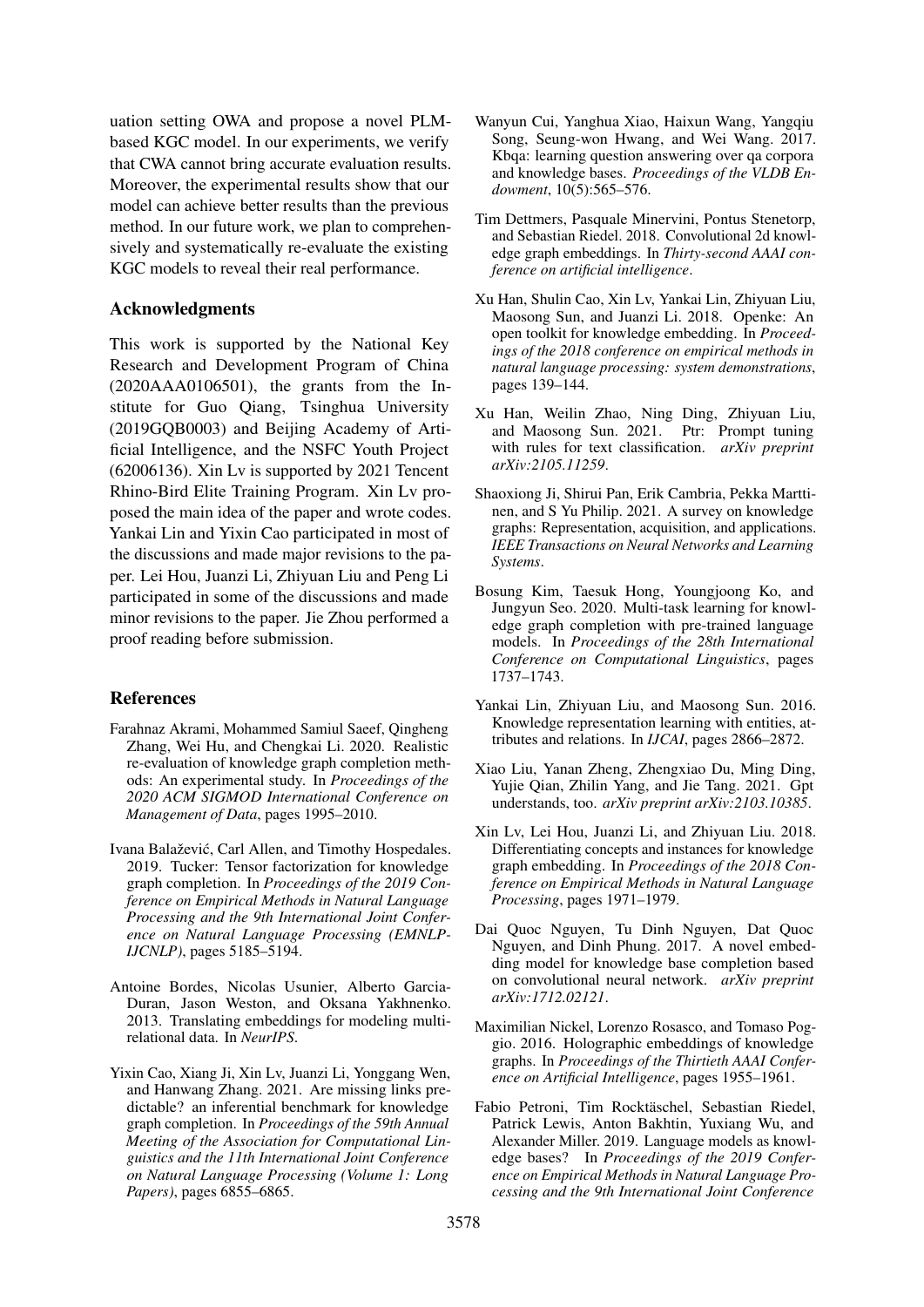*on Natural Language Processing (EMNLP-IJCNLP)*, pages 2463–2473.

- <span id="page-9-3"></span>Tara Safavi and Danai Koutra. 2020. Codex: A comprehensive knowledge graph completion benchmark. In *Proceedings of the 2020 Conference on Empirical Methods in Natural Language Processing (EMNLP)*, pages 8328–8350.
- <span id="page-9-4"></span>Tara Safavi, Danai Koutra, and Edgar Meij. 2020. Evaluating the calibration of knowledge graph embeddings for trustworthy link prediction. In *Proceedings of the 2020 Conference on Empirical Methods in Natural Language Processing (EMNLP)*, pages 8308–8321.
- <span id="page-9-1"></span>Taylor Shin, Yasaman Razeghi, Robert L Logan IV, Eric Wallace, and Sameer Singh. 2020. Autoprompt: Eliciting knowledge from language models with automatically generated prompts. *arXiv preprint arXiv:2010.15980*.
- <span id="page-9-5"></span>Zhiqing Sun, Zhi-Hong Deng, Jian-Yun Nie, and Jian Tang. 2019. Rotate: Knowledge graph embedding by relational rotation in complex space. In *ICLR*.
- <span id="page-9-8"></span>Partha Pratim Talukdar et al. 2021. Okgit: Open knowledge graph link prediction with implicit types. *arXiv preprint arXiv:2106.12806*.
- <span id="page-9-12"></span>Kristina Toutanova, Danqi Chen, Patrick Pantel, Hoifung Poon, Pallavi Choudhury, and Michael Gamon. 2015. Representing text for joint embedding of text and knowledge bases. In *Proceedings of the 2015 conference on empirical methods in natural language processing*, pages 1499–1509.
- <span id="page-9-7"></span>Neil Veira, Brian Keng, Kanchana Padmanabhan, and Andreas Veneris. 2019. Unsupervised embedding enhancements of knowledge graphs using textual associations. In *Proceedings of the Twenty-Eighth International Joint Conference on Artificial Intelligence, IJCAI-19*, pages 5218–5225. International Joint Conferences on Artificial Intelligence Organization.
- <span id="page-9-10"></span>Xiaozhi Wang, Tianyu Gao, Zhaocheng Zhu, Zhengyan Zhang, Zhiyuan Liu, Juanzi Li, and Jian Tang. 2021. Kepler: A unified model for knowledge embedding and pre-trained language representation. *Transactions of the Association for Computational Linguistics*, 9:176–194.
- <span id="page-9-6"></span>Ruobing Xie, Zhiyuan Liu, Jia Jia, Huanbo Luan, and Maosong Sun. 2016. Representation learning of knowledge graphs with entity descriptions. In *Proceedings of the Thirtieth AAAI Conference on Artificial Intelligence*, pages 2659–2665.
- <span id="page-9-11"></span>Ikuya Yamada, Akari Asai, Hiroyuki Shindo, Hideaki Takeda, and Yuji Matsumoto. 2020. Luke: deep contextualized entity representations with entity-aware self-attention. *arXiv preprint arXiv:2010.01057*.
- <span id="page-9-2"></span>Liang Yao, Chengsheng Mao, and Yuan Luo. 2019. Kgbert: Bert for knowledge graph completion. *arXiv preprint arXiv:1909.03193*.
- <span id="page-9-9"></span>Zexuan Zhong, Dan Friedman, and Danqi Chen. 2021. Factual probing is [mask]: Learning vs. learning to recall. *arXiv preprint arXiv:2104.05240*.
- <span id="page-9-0"></span>Hao Zhou, Tom Young, Minlie Huang, Haizhou Zhao, Jingfang Xu, and Xiaoyan Zhu. 2018. Commonsense knowledge aware conversation generation with graph attention. In *Proceedings of the 27th International Joint Conference on Artificial Intelligence*, pages 4623–4629.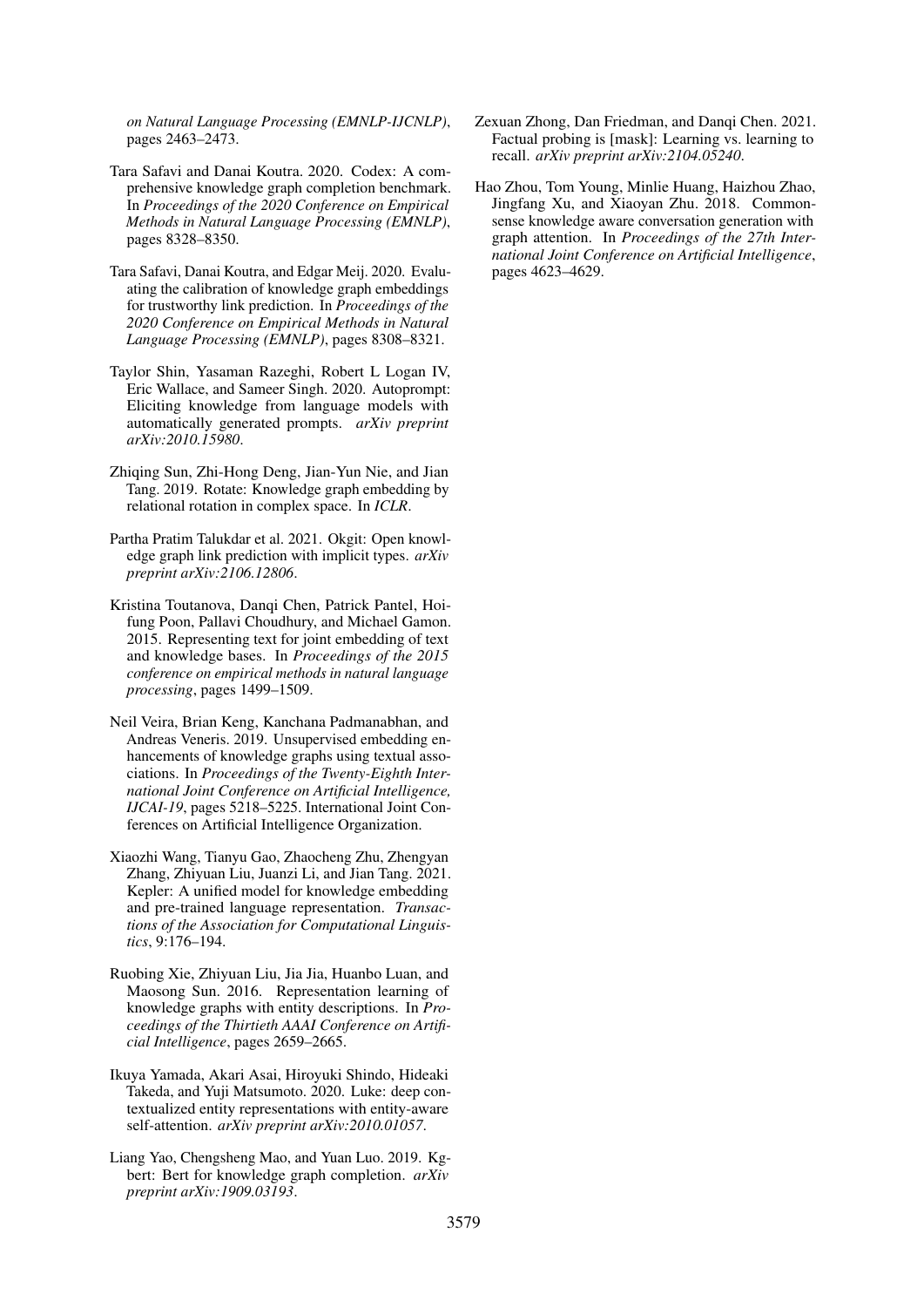# <span id="page-10-0"></span>A Dataset Construction

Our Wiki27K is built on Wikidata<sup>[3](#page-10-1)</sup>. The detailed steps for building Wiki27K are:

(1) For all entities in Wikidata, we score the entity in four areas: frequency of the entity, whether the entity has English Wikipedia links, whether the entity has non-English Wikipedia links, and whether the entity has Freebase links. We normalize the entity frequencies of all entities to a continuous value from 0 to 1. For the last three metrics, the score is 1 if the corresponding link is present; otherwise, it is 0. The final score for each entity is obtained by summing the above four items. We randomly select 27,122 entities among the top 30,000 entities in the score ranking to form our entity set E.

(2) For each relation  $r$  in Wikidata, we define its frequency as the size of corresponding triple set, i.e.,  $|\{(h, r, t)| h \in \mathcal{E} \land t \in \mathcal{E}\}|$ . We sort the relations in descending order by their frequency and select the top 200 relations to form the set of relations  $\mathcal{R}_w$ . Besides, we also use the set of relations from CoDEx [\(Safavi and Koutra,](#page-9-3) [2020\)](#page-9-3) and LAMA [\(Petroni et al.,](#page-8-1) [2019\)](#page-8-1), denoted as  $\mathcal{R}_c$  and  $\mathcal{R}_l$ , respectively. The final relation set is defined as  $\mathcal{R} = \mathcal{R}_w \cap (\mathcal{R}_c \cup \mathcal{R}_l).$ 

(3) We select  $(h, r, t)$  whose  $h, r \in \mathcal{E}$  and  $r \in \mathcal{R}$ from Wikidata to form our triple set  $\mathcal{T}$ .

(4) We randomly shuffle the triple set and compose the training/validation/test set at a ratio of 8:1:1.

(5) There exists some symmetry relation r in  $\mathcal{R}$ , i.e., if  $(h, r, t)$  holds, then  $(t, r, h)$  also holds. If  $(h, r, t)$  is present in the training set and  $(t, r, h)$ exists in the validation set or the test set, the model is able to make predictions easily. To avoid this information leakage and to make the dataset more difficult, inspired by FB15K-237 [\(Toutanova et al.,](#page-9-12) [2015\)](#page-9-12), for each symmetric relation  $r$ , we remove  $(h, r, t)$  from the training set if  $(t, r, h)$  is in the validation or test set. In our dataset, the symmetric relations being processed include *shares border with* and *twinned administrative body*.

# B Recall and Re-ranking Framework

For a triple query  $(h, r, ?)$  in link prediction, the KGC models need to replace the tail entity with each entity in the entity set and then calculate the score. After that, the model can give the ranking

<span id="page-10-2"></span>

| Model                   |           |                | Wiki27K FB15K-237-N |      |  |
|-------------------------|-----------|----------------|---------------------|------|--|
|                         | $Acc.$ F1 |                | Acc.                | - F1 |  |
| KG-BERT                 |           | 82.4 83.1 72.7 |                     | 73.6 |  |
| LP-RP-RR                |           | 83.6 84.4 74.4 |                     | 74.5 |  |
| PKGC (w/o soft prompts) |           | 87.1 87.2 80.5 |                     | 80.6 |  |
| <b>PKGC</b>             | 87.8      | -88.0          | 81.4                | 81.2 |  |

Table 6: Ablation study on soft prompts. PKGC (w/o soft prompts) denotes our model without soft prompts, i.e., the hyper-parameter  $n = 0$ .

of the tail entity according to the score ranking. Therefore, link prediction requires a large amount of computation. For the traditional KGE models, most of them run efficiently and can complete the evaluation quickly. However, due to the introduction of PLMs, PLM-based models run much less efficient compared to the KGE models. This performance inefficiency can greatly increase the evaluation time of link prediction. Take KG-BERT as an example, it takes nearly one month to get the evaluation result of link prediction on a dataset, which is obviously unacceptable.

To alleviate this problem, in this work, we use a recall and re-ranking framework. Specifically, for a triplet query  $(h, r, ?)$ , we first use a KGE model (TuckER is used in experiments) to get the ranking of the tail entities. After that, we select the top  $X$ ranked entities and use a PLM-based KGC model to recalculate the scores. Based on these scores, we can re-rank the top  $X$  entities.

# C Ablation Study on Soft Prompts

We do an ablation study to verify the effectiveness of soft prompts, and the experimental results are shown in Table [6.](#page-10-2) For PKCG, we set the hyperparameter *n* to 6, i.e.,  $n1, ..., n6$  are all 1 (refer to Table [9\)](#page-11-2). From Table [6,](#page-10-2) we can know that our model without soft prompts has a small drop in performance. However, it still performs better than the previous PLM-based KGC models. This shows that soft prompts can indeed enhance the expressiveness of triple prompts. Besides, even without soft prompts, our model is able to utilize the implicit knowledge in PLMs better than the previous model.

# D Analysis on Relation

We provide in Table [7](#page-11-3) the five relations that are most affected by the CWA on the Wiki27K and FB15K-237-N, respectively. In other words, they are the five relations with the highest number of

<span id="page-10-1"></span> $3$ We use the 20210414 snapshot of Wikidata.